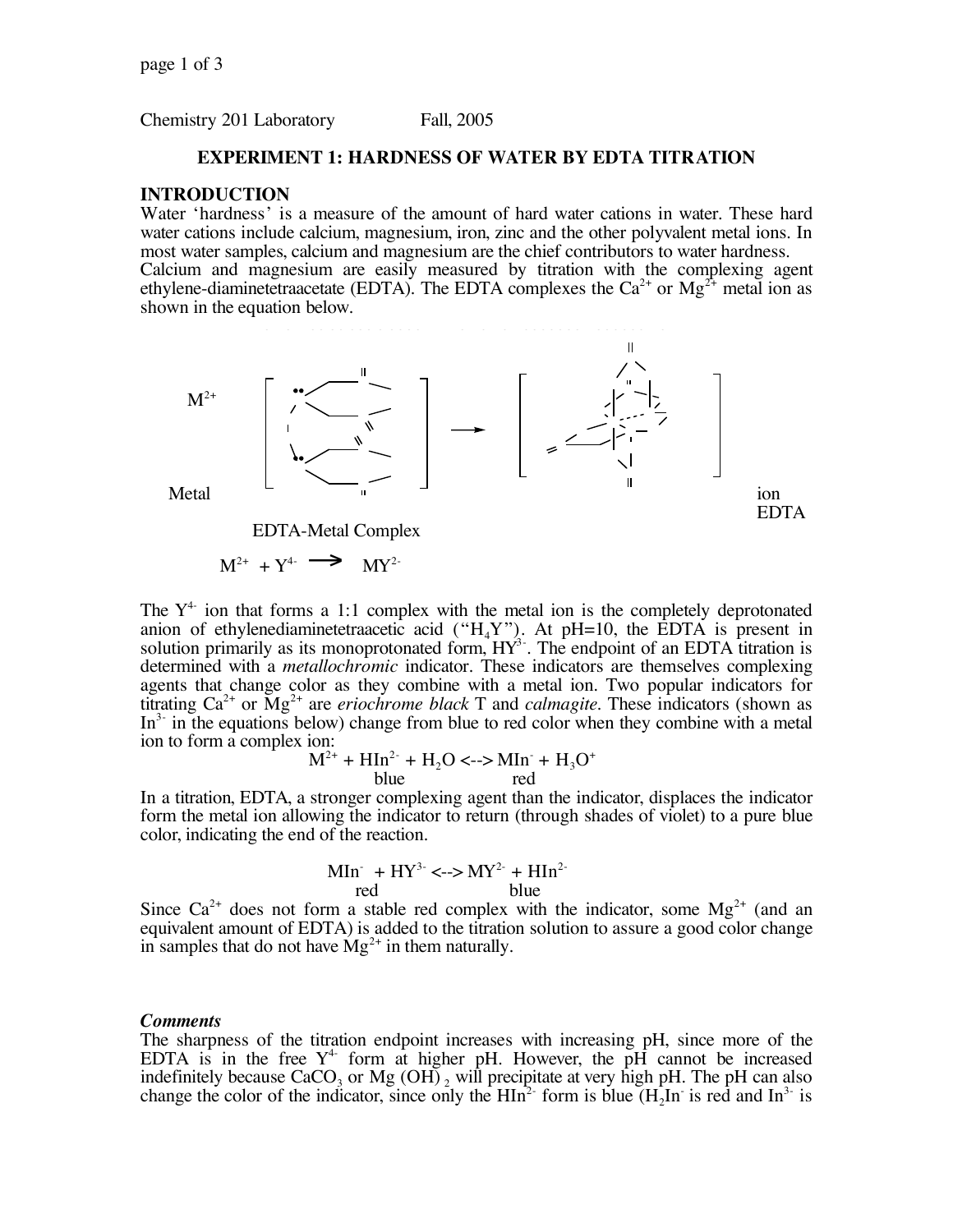orange). Some metal ions (commonly  $Fe^{3+}$  and  $Cu^{2+}$ ) interfere with the endpoint by causing fading or indistinct endpoints. This interference can be eliminated by adding appropriate inhibitors, one of which is the hydroxylamine hydrochloride added to the indicator solution in this procedure. The titrations are best done at room temperature. The chemical reactions causing the color changes become slow at low temperatures and the indicators may decompose at high temperature.

# **EXPERIMENTAL PROCEDURE**

# **Standard Solution**

Accurately weigh 0.5 g of dried (i.e. to constant weight), pure  $CaCO<sub>3</sub>$  into a 250 mL beaker. Add approximately  $25$  mL of distilled H<sub>2</sub>O, then 1 mL of conc. HCl carefully, cover with watchglass spaced with glass hooks until dissolved. **Note**: If CaCO<sub>3</sub> does not dissolve completely, add another 0.5 mL of conc. HCl. Next, evaporate volume to about 2 mL maintaining watchglass on beaker to expel carbon dioxide. Rinse watchglass, transfer quantitatively and make up volumetrically to 500 mL.

## **EDTA Solution**

Prepare a 0.01 M EDTA solution by weighing out approximately 4 g of reagent grade disodium EDTA into a 250 mL beaker. Add 0.1 g magnesium chloride hexahydrate, five pellets of NaOH and add about 200 mL of distilled water to dissolve. The EDTA will dissolve slowly over a period of a half an hour. Magnesium chloride is added to enhance the sharpness of the endpoint (It forms a more stable complex with the indicator). Filter the EDTA solution into a 1 L bottle, then add approximately 750 mL of water. **Titration Procedure**

Pipet three 25 mL aliquots of standard calcium solution into 250 mL Erlenmeyer flasks, add 4 mL ammonium chloride buffer (pH 10) and 3-8 drops of Eriochrome Black T indicator solution. Titrate with EDTA from violet through wine-red to blue. It is recommended to experiment with a 5 mL aliquot to get an idea of the color and titre. The indicator color changes slowly, thus, the titrant must be added slowly near the endpoint with thorough stirring. Calculate the molarity of the EDTA.

Titrate with standard EDTA, 50 mL of unknown solution after addition of 4 mL pH 10 buffer and 2-5 drops of indicator solution following the procedure above. Repeat this in triplicate. Express the concentration of calcium carbonate in the unknown sample in ppm.

**Additional notes**: It is highly recommended that you also do some preliminary steps for the nickel experiment (refer to nickel experiment for more details), especially if it is your next experiment. Ask for your nickel ore unknown the lab period prior to your scheduled start and dry it to constant weight. As a second priority, clean the glass crucibles and dry them to constant weight.